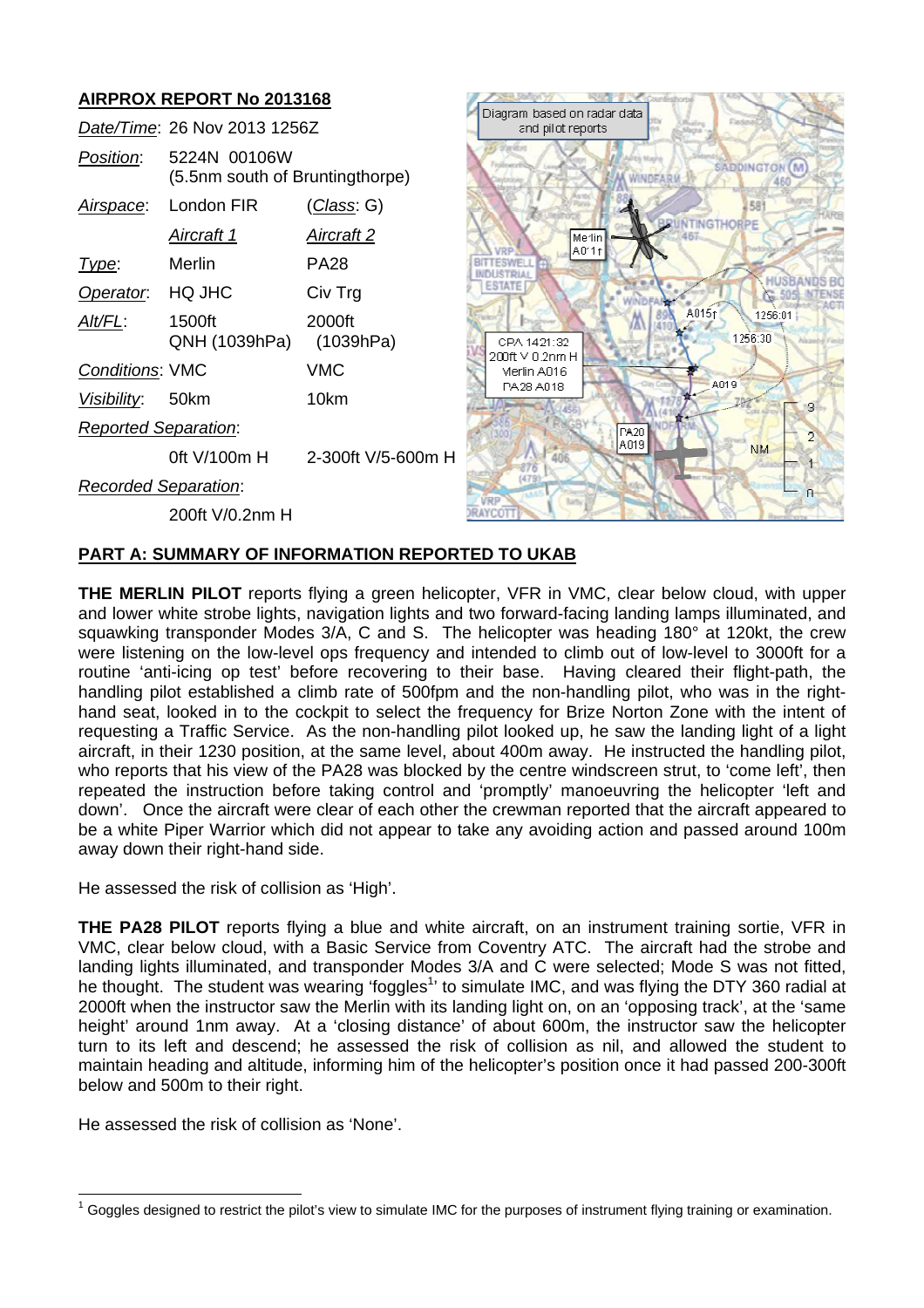**THE BRIZE NORTON LARS<sup>2</sup> CONTROLLER** reports receiving a call from the Merlin crew, who were recovering to their home base. On initial contact, the pilot made an airborne Airprox report stating that a 'Piper Warrior' had passed down their right-hand side shortly before they called on the Zone frequency. The controller noted all of the details and informed the Supervisor.

**THE BRIZE NORTON SUPERVISOR** reports that he was on duty in the Approach Control Room and first became aware of the incident when the Merlin pilot reported the Airprox on the Zone controller's frequency. He assessed controller's task difficulty and workload as low but noted that the controller's workload increased significantly when the pilot reported the Airprox.

#### **Factual Background**

The Coventry weather at 1250 and 1320 was recorded as:

METAR EGBE 261250Z 19005KT 9999 BKN035 04/02 Q1039 METAR EGBE 261320Z 19004KT 9999 BKN037 04/02 Q1039

# **Analysis and Investigation**

# **CAA ATSI**

ATSI had access to area radar recordings, written reports from both pilots and RTF recording and transcript of the Coventry Radar frequency.

At 1242:00, shortly after departure from Coventry, the PA28 pilot contacted Coventry Radar and a Basic Service was agreed.

At 1256:10 the PA28 (displaying SSR code 4360) was tracking north-bound indicating 1900ft and converging with the Merlin which was south-bound at 1300ft displaying SSR code 7000 (Figure 1).

The Merlin climbed to 1700ft and the two aircraft continued to converge. At 1257:00 the two aircraft were 0.2nm apart with the PA28 at 1800ft and the Merlin having descended to 1600ft (CPA - Figure 2).

The PA28 pilot and the Coventry Radar controller did not communicate again until 1309:10.

The written report from the Merlin crew stated that they saw the PA28 when it was approximately 400m away and manoeuvred left and down to avoid it. The written report from the pilot of the PA28 stated that he saw the



**Figure 1: 1256:10** 



**Figure 2: 1257:00** 

Merlin approximately 1nm away and observed the Merlin turn to port and descend.

 2 Lower Airspace Radar Service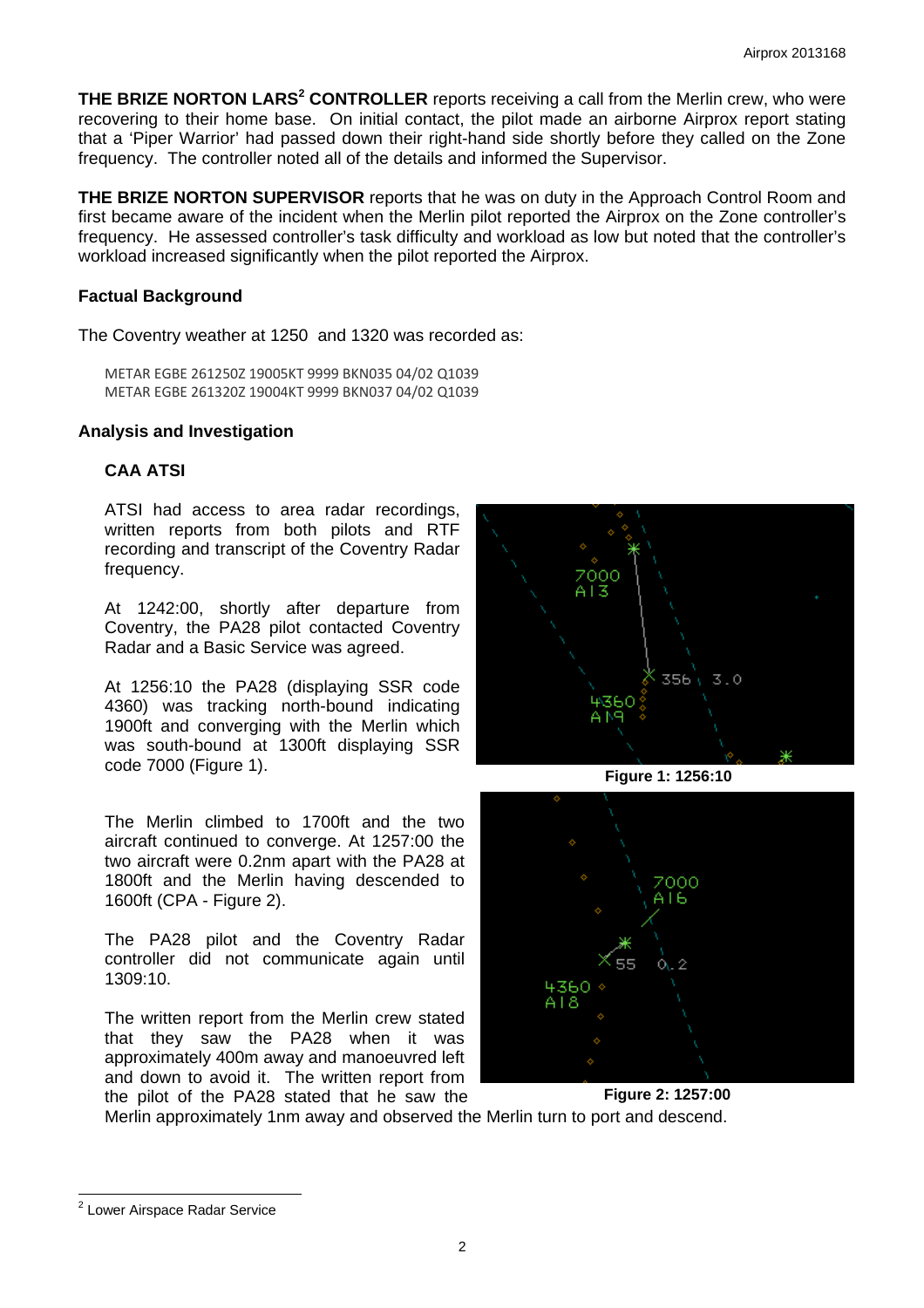The PA28 was in receipt of a Basic Service from Coventry Radar. Under the terms of a Basic Service there is no requirement for the controller to monitor the flight or to pass traffic information - the avoidance of other traffic is solely the pilot's responsibility. The Merlin was not in receipt of an air traffic service.

#### **Military ATM**

All heights/altitudes quoted are based upon SSR Mode C from the radar replay unless otherwise stated; based on the London QNH 1039 hPa.

From the radar replay, the CPA was at 1256:58 at 0.2nm and 200ft altitude difference on Mode C. At 1258:59, the Merlin free-called Brize for a radar service and the Airprox was reported.

Figure 3 details the aircraft geometry at 1nm separation and Figure 4 at 0.5nm. The Merlin was squawking 7000 and the PA28 was squawking 4360.

The PA28 pilot appeared to be visual earlier than the Merlin crew, and the flight conditions and low workload may have facilitated a sustained visual contact with a medium sized rotary with a green paint scheme. During the transition from low level VFR flying to a climb to IFR flying, the Merlin crew were busy, and the Handling Pilot (left hand seat) was blind to the PA28 because of the position of the centre strut.

RAF Brize Norton were free-called two minutes after the CPA; clearly, a radar based Air Traffic Service would have provided a barrier to an Airprox but aircraft climbing out of low-level are subject to varying degrees of radar coverage.



**Figure 3: Aircraft geometry at 1256:43 at 1 nm separation.** 



**Figure 4: Aircraft geometry at 1256:51 at 0.5 nm separation.** 

# **UKAB Secretariat**

Both pilots had the responsibility to avoid collisions.<sup>3</sup> If is considered that the aircraft were converging, then the PA28 was on the right of the Merlin so the Merlin crew were required to give way.<sup>4</sup> If it is considered that the aircraft were approaching head-on, then both pilots were technically required to alter course to the right.<sup>5</sup>

# **Comments**

# **JHC**

This appears to be a late sighting of conflicting traffic by the Merlin crew, however, the actions of the PA28 pilot raise some questions; he reports that he saw the conflicting Merlin helicopter at

 $3<sup>3</sup>$  Rules of the Air 2007, Rule 8, Avoiding Aerial Collisions

 $^4$  Rules of the Air 2007, Rule 9, Converging<br>  $^5$  Rules of the Air 2007, Rule 10, Approaching

Rules of the Air 2007, Rule 10, Approaching Head-on